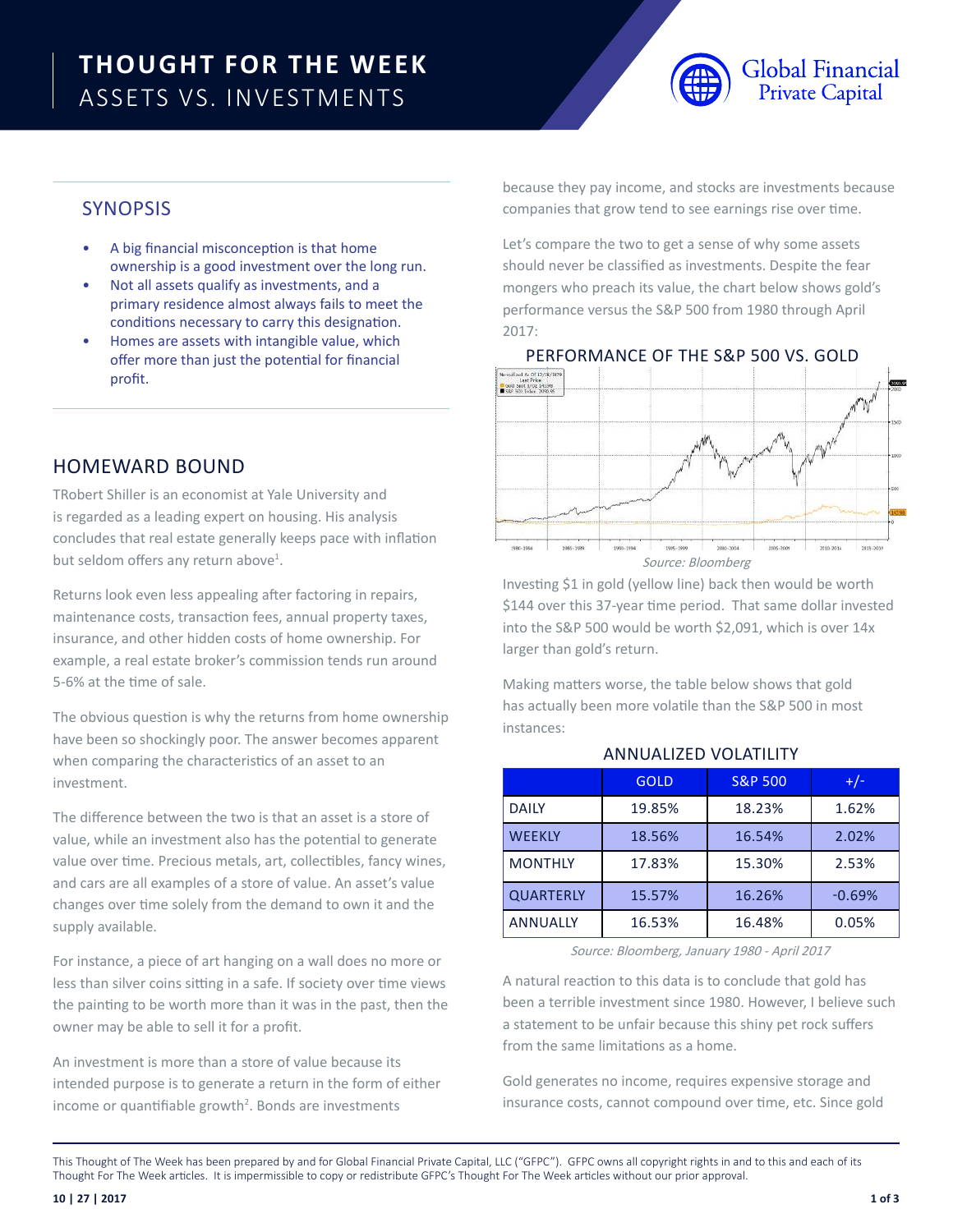# **THOUGHT FOR THE WEEK** ASSETS VS. INVESTMENTS



does not possess the characteristics of a real investment, it should not be expected to perform like one.

Similarly, homes do not create and sell innovative products or buy rivals to grow market share. They also rarely generate cash flow, and when they do, the cash received from renting that spare bedroom rarely pays the mortgage. Hence, it is equally inappropriate to classify homes with stocks, bonds, and other investments.

# **"Investments can be classified as assets, but not all assets are investments."**

Only a select few real estate examples possess the required attributes. Landlords generating monthly rental income above their costs, and restoration experts that repair properties and sell them for a profit can certainly claim to own investments. The rest are just assets.

## IMPLICATIONS FOR INVESTORS

There is an old saying that where there's thunder there's lightning, but the opposite is not always the case. Just because lightning rips across the sky does not guarantee thunder is right behind.

The same applies to assets and investments. Investments can be classified as assets, but not all assets are investments. Investors can get themselves into trouble when they are unable to distinguish between the two, and admittedly, it's not always easy.

There is also a compelling case to own both assets and investments together. For example, after years of renting in New York City, my wife and I finally purchased our very first apartment back in 2015.

Given the data above, it's justifiable to ask why we would want to lock up capital in a down payment, spend cash periodically for maintenance, and waste weekends on tasks that I truly despise, only to achieve a rate of return that may not exceed inflation.

The answer lies in what we hope to gain through home ownership. Assets often carry "intangible" value, which is importance that cannot be seen, touched, or quantified.

Within this context, we made the largest purchase of our lives for a number of reasons that had nothing to do with investing. We wanted to pick our own paint colors, customize a kitchen to suit our needs, and take a few years off from moving (few tortures in this known universe are more painful than moving between apartments in New York City).

There's no question that there was an economic component to our decision to buy. We certainly hope to earn a profit, and home ownership provides us a number of financial advantages. For example, we can write off the mortgage interest and avoid annual rent hikes in a city where prices seem to rise every fifteen minutes.

We also were very careful to buy an apartment in a neighborhood that has historically maintained is value. Leverage works both ways, so we did not want to put ourselves in a situation that would pose an outsized risk to our down payment.

However, since our apartment is not part of our investment portfolio, we maintain realistic expectations that it will not be a major contributor to a safe and comfortable retirement years down the road.

THE BOTTOM LINE is that a home is an asset and likely a great place to create memories while raising a family, but it should not be treated as an investment.

## SINCERELY,



**Mike Sorrentino** | CFA **Chief Investment Officer** Global Financial Private Capital

This Thought of The Week has been prepared by and for Global Financial Private Capital, LLC ("GFPC"). GFPC owns all copyright rights in and to this and each of its Thought For The Week articles. It is impermissible to copy or redistribute GFPC's Thought For The Week articles without our prior approval.